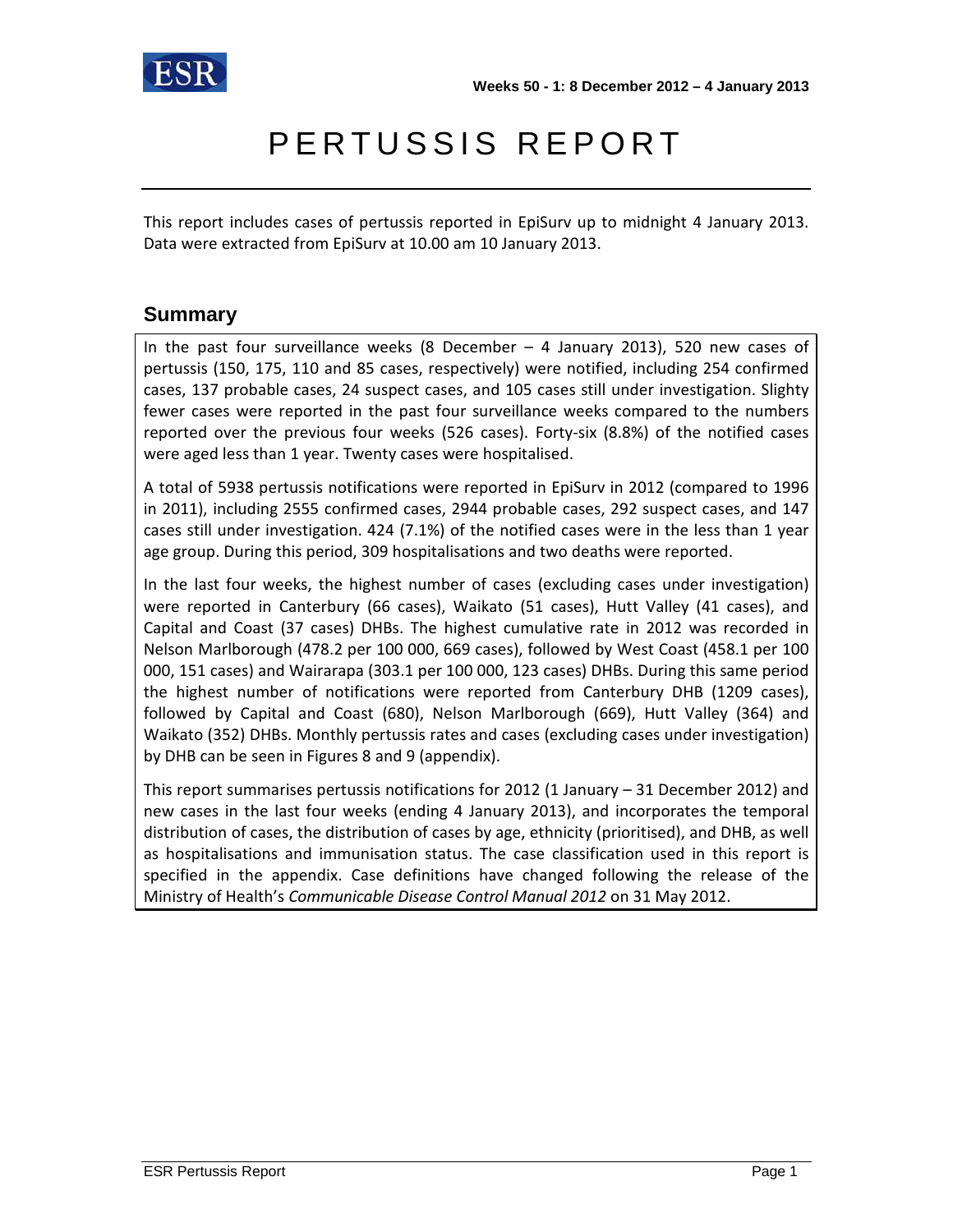### **Temporal distribution of pertussis cases**

Figure 1 shows weekly total pertussis notifications for 2010, 2011, 2012 and 2013 (to week ending 4 January 2013). Notifications for the past three weeks remain above 2011 and 2010 levels. Since week 34 in 2011 (ending 26 August) notifications have been increasing more or less consistently. The highest weekly notification count occurred during week 51 of 2012. Note the total number of notifications may change as cases are investigated further and some are found not to meet the case definition. Two deaths have been reported since the beginning of 2012. Figure 5 (appendix) shows weekly pertussis notifications for confirmed, suspect and probable cases only for 2010, 2011, 2012 and 2013.





Figure 2 shows pertussis notifications and hospitalisations by calendar month, and notifications in those aged less than 1 year between 1 January 1997 and 31 December 2012. A four to five-year cycle can be seen with large peaks in notifications in years 2000 and 2004 and a much smaller peak in 2009. However, notifications have been rising again since August 2011. Increases in hospitalisations show a similar cycle, although peaks in hospitalisations do not always coincide with peaks in notifications.

Figure 6 (appendix) shows annual rates in the less than 1 year age group over 1997-2012.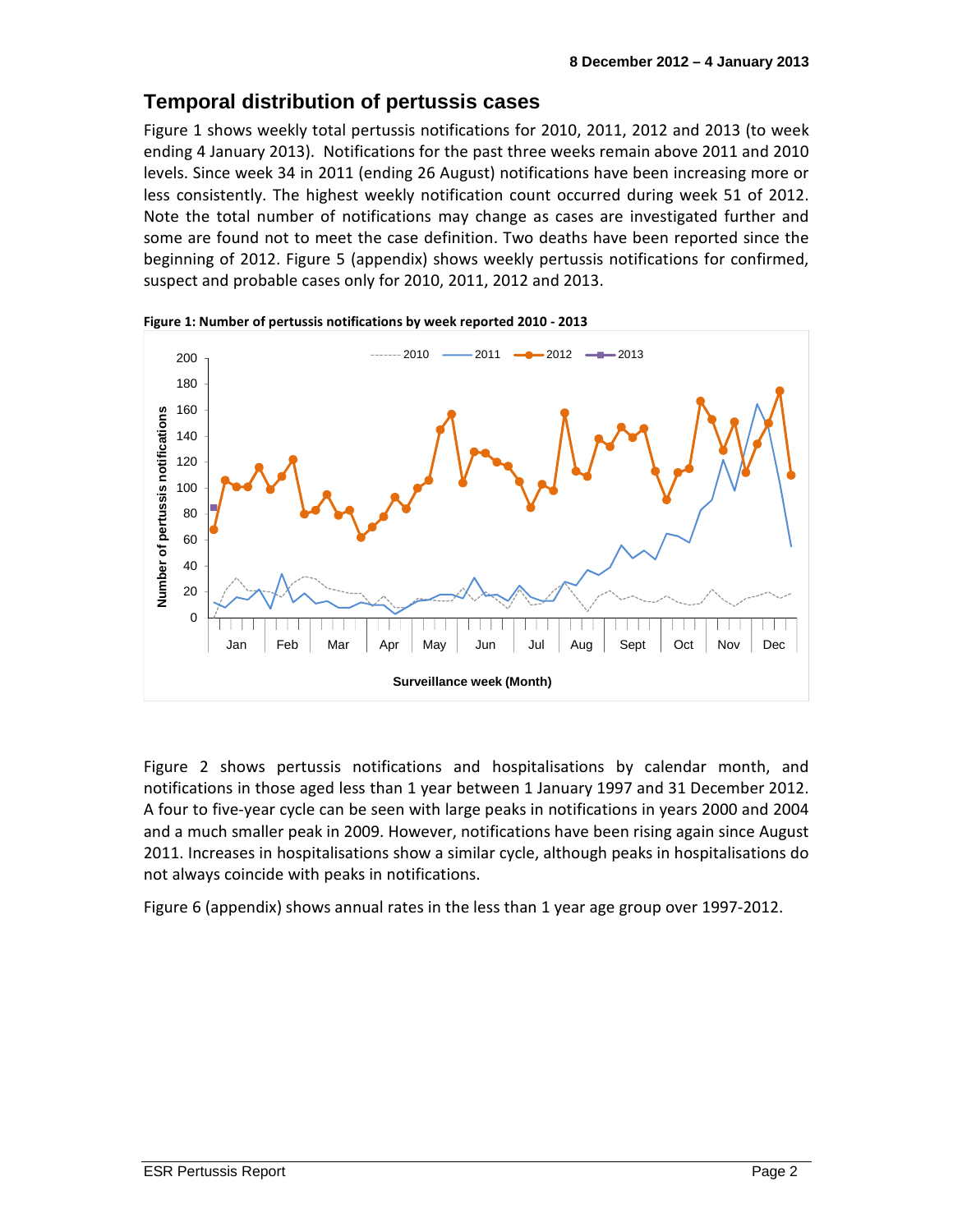

**Figure 2: Pertussis notifications and hospitalisations by calendar month-year since 1997 up to 31 December 2012** 

In the following sections all analyses exclude cases still under investigation. Therefore, "cases" refer to those classified as confirmed, probable, or suspect.

#### **Age distribution of cases**

Table 1 shows notifications and associated rates by age, including new cases for the last four weeks. Pertussis rates varied across age groups. Of the cases reported in 2012, infants aged less than one year had the highest cumulative notification rate (663.8 per 100 000 population, 414 cases), followed by the 1 to 4 years (354.1 per 100 000, 892 cases), and 5 to 9 years (261.1 per 100 000, 750 cases) age groups.

Of the 5790 cumulative cases with known age, 42 (0.7%) were infants under 6 weeks of age. Figure 3 shows the cumulative notification rate of pertussis cases by age group and ethnicity in 2012.

|                   |               | Cumulative <sup>2</sup> notifications | Last four weeks $3$ |                  |      |
|-------------------|---------------|---------------------------------------|---------------------|------------------|------|
| Age group (Years) | All cases $1$ | Rates <sup>1</sup>                    | Hosp                | <b>New Cases</b> | Hosp |
| $<$ 1             | 414           | 663.8                                 | 182                 | 39               | 14   |
| $1$ to $4$        | 892           | 354.1                                 | 28                  | 61               | 1    |
| $5$ to 9          | 750           | 261.1                                 | 10                  | 64               | 1    |
| 10 to 14          | 529           | 180.6                                 | 4                   | 29               | 0    |
| 15 to 19          | 275           | 86.7                                  | 6                   | 20               | 0    |
| 20 to 29          | 521           | 84.2                                  | 4                   | 38               | 0    |
| 30 to 39          | 663           | 117.8                                 | 11                  | 40               | 0    |
| 40 to 49          | 742           | 117.5                                 | 15                  | 55               | 1    |
| 50 to 59          | 473           | 85.1                                  | 17                  | 38               | 0    |
| 60 to 69          | 327           | 78.4                                  | 14                  | 18               | 0    |
| $70+$             | 204           | 50.1                                  | 16                  | 12               | 1    |
| Unknown           | 1             |                                       | 0                   | $\mathbf{1}$     | 0    |
| Overall           | 5791          | 131.5                                 | 307                 | 415              | 18   |

**Table 1: Pertussis cases and rates by age group in 2012, and new cases in the last four weeks** 

<sup>1</sup>Rate of pertussis cases per 100 000 population calculated using 2011 mid-year population estimates.

<sup>2</sup>Cumulative notifications (excluding cases under investigation) between 1 January and 31 December 2012

3 Notifications between 8 December 2012 and 4 January 2013 inclusive

**Hosp**: hospitalisation counts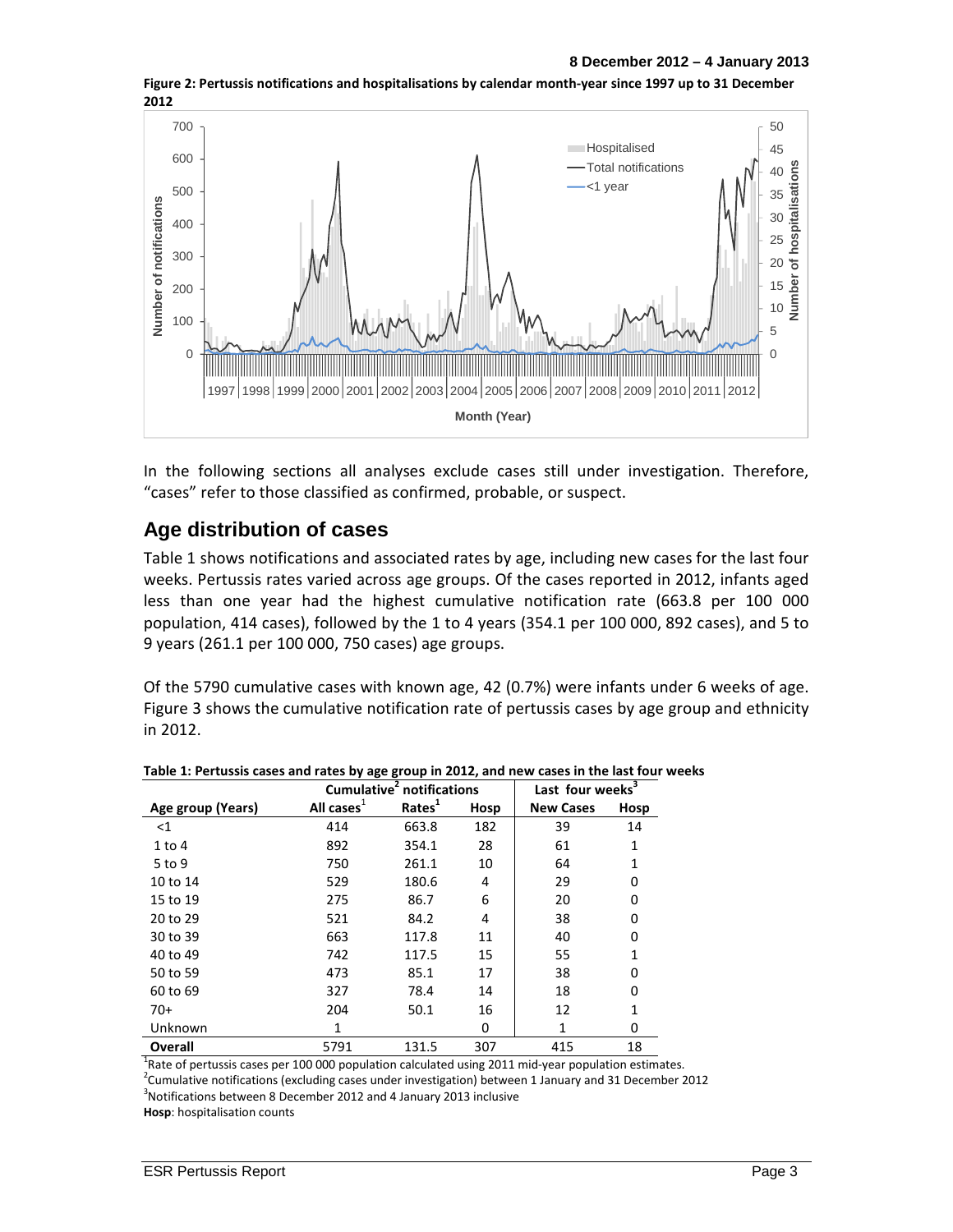# **Ethnicity**

Pertussis cases and rates by ethnicity are shown in Table 2. Of the pertussis cases with known ethnicity, the European ethnic group had the highest numbers reported in the last four weeks (290 cases). Of the cases in 2012, the ethnic-specific cumulative rates were highest for the European ethnic group (162.4 per 100 000, 4375 cases), followed by Māori (139.0 per 100 000, 786 cases) and Pacific Peoples (90.6 per 100 000, 205 cases). Figure 3 shows the European ethnic group having the highest notification rates across all age groups except for the under 1 year age group. The ethnic distribution of cases in the under 1 year age group is also shown below. Māori had the highest notification rates in this age group, followed by Pacific Peoples.

| Cumulative notifications |      |                                |                                 |         |               |        |                  | Last four weeks <sup>3</sup> |      |  |  |
|--------------------------|------|--------------------------------|---------------------------------|---------|---------------|--------|------------------|------------------------------|------|--|--|
| <b>Ethnicity</b>         |      | All cases (Rate <sup>1</sup> ) | $<$ 1 year (Rate <sup>1</sup> ) |         | Hosp $(\%^4)$ |        | <b>New Cases</b> | <1 year                      | Hosp |  |  |
| Māori                    | 786  | (139.0)                        | 130                             | (926.5) | 102           | (13.0) | 53               | 9                            | 6    |  |  |
| Pacific Peoples          | 205  | (90.6)                         | 41                              | (800.6) | 43            | (21.0) | 10               | 3                            | 2    |  |  |
| Other                    | 208  | (55.5)                         | 18                              | (342.7) | 16            | (7.7)  | 12               |                              | 0    |  |  |
| European                 | 4375 | (162.4)                        | 214                             | (720.5) | 143           | (3.3)  | 290              | 20                           | 10   |  |  |
| Unknown                  | 217  |                                | 11                              |         | 3             |        | 50               | 6                            | 0    |  |  |
| Overall                  | 5791 | (143.8)                        | 414                             | (731.1) | 307           | (5.3)  | 415              | 39                           | 18   |  |  |

| Table 2: Pertussis cases and rates by ethnicity (prioritised) in 2012, and new cases in the last four weeks |  |
|-------------------------------------------------------------------------------------------------------------|--|
|-------------------------------------------------------------------------------------------------------------|--|

<sup>1</sup>Value in brackets denotes rate of pertussis cases per 100 000 population calculated using usually resident populations (Census 2006).

 $2$ Cumulative notifications (excluding cases under investigation) between 1 January and 31 December 2012

3 Notifications between 8 December 2012 and 4 January 2013 inclusive

<sup>4</sup> Percentage of hospitalised notifications by ethnic group



#### **Figure 3: Pertussis rates per 100 000 populations by age group and ethnicity, in 2012**

**Note:** Rate of pertussis cases per 100 000 population calculated using Census 2006 usually resident populations.

Figure 7 (appendix) shows the trend of cumulative pertussis notification rates (per 100 000 population) by age group and ethnicity for years 2003 to 2012. Over this time period rates have been generally highest among Pacific Peoples in the less than 1 year age group, while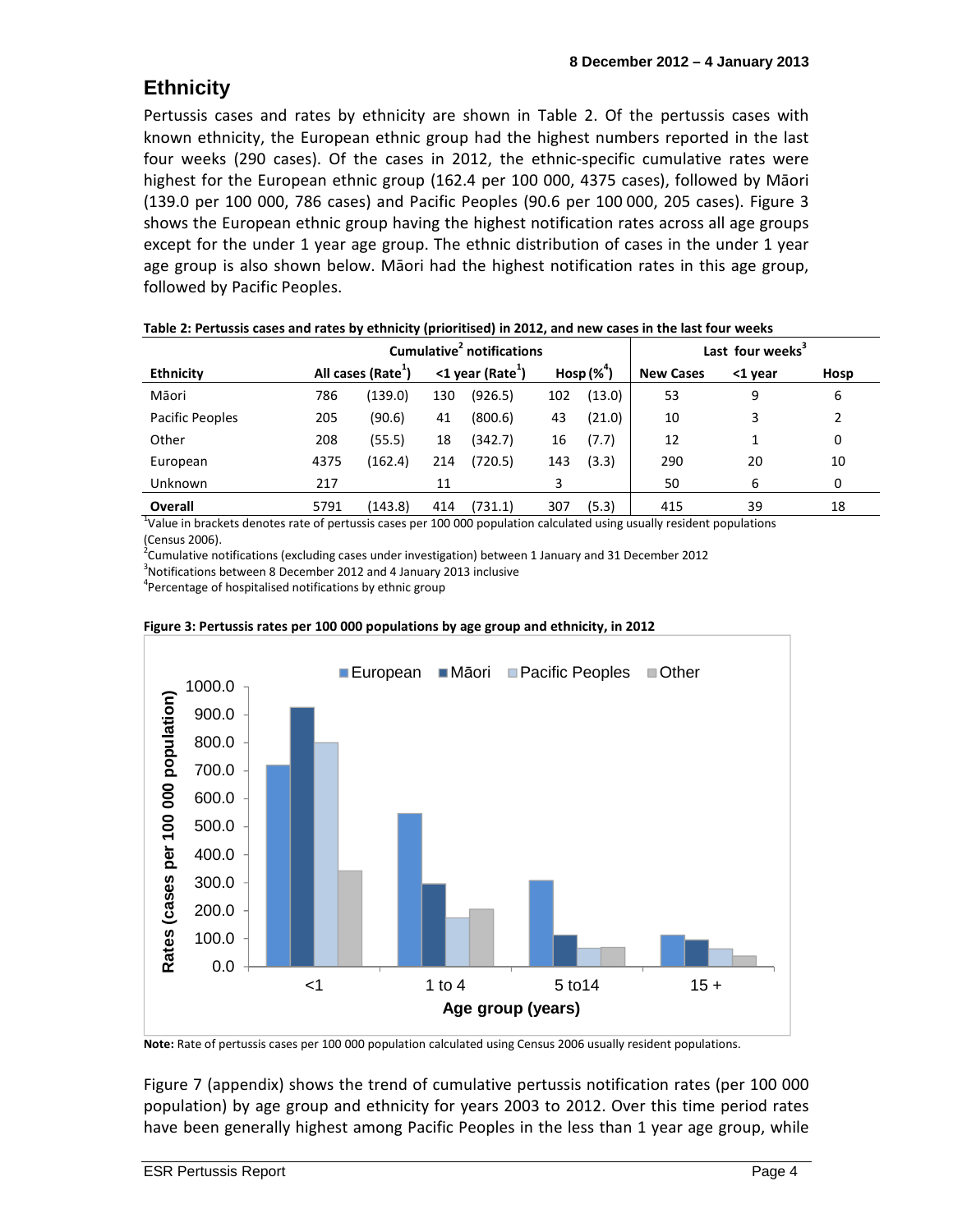in other age groups rates have been consistently highest in the European ethnic group. Note that these rates are for all notifications.

## **Hospitalisations and Deaths**

The distribution of hospitalisations by age group, ethnicity, and DHB is described in Table 1, Table 2 and Table 5, respectively. In the last four weeks, 18 hospitalisations were recorded. There were 307 hospitalisations reported in EpiSurv in 2012. One hundred and eighty-two (59.3%) of these were infants aged less than one year including 38 cases aged less than six weeks. Of the 5079 cases with known ethnicity and hospitalisation status, the ethnic-specific proportions of hospitalisations were as follows: Pacific Peoples (23.6%, 43/182), Māori (14.5%, 102/704), Other (8.5%, 16/189), and European (3.6%, 143/4004). There were two pertussis deaths reported in 2012. One death occurred in a 3 year old unimmunised child with underlying health conditions, and the other in an infant aged less than 6 weeks with a history of premature birth.

### **Geographic distribution**

The rates of pertussis notifications by DHB can be seen in Figure 4 and Table 5 (appendix). In the last four weeks, the highest number of cases were reported in Canterbury (66 cases), Waikato (51 cases), Hutt Valley (41 cases), and Capital and Coast (37 cases) DHBs. The highest cumulative rate in 2012 was recorded in Nelson Marlborough (478.2 per 100 000, 669 cases), followed by West Coast (458.1 per 100 000, 151 cases) and Wairarapa (303.1 per 100 000, 123 cases) DHBs. The highest number of notifications were reported from Canterbury DHB (1209 cases), followed by Capital and Coast (680), Nelson Marlborough (669), Hutt Valley (364) and Waikato (352) DHBs. Cases in the under 1 year age group by DHB are shown in Table 5 (appendix). Also, monthly pertussis rates and cases (excluding cases under investigation) by DHB can be seen in Figures 8 and 9 (appendix).



**Figure 4: Pertussis notifications rates (cases per 100 000 populations) in 2012** 

**Note:** Rates were calculated using 2011 mid-year population estimates.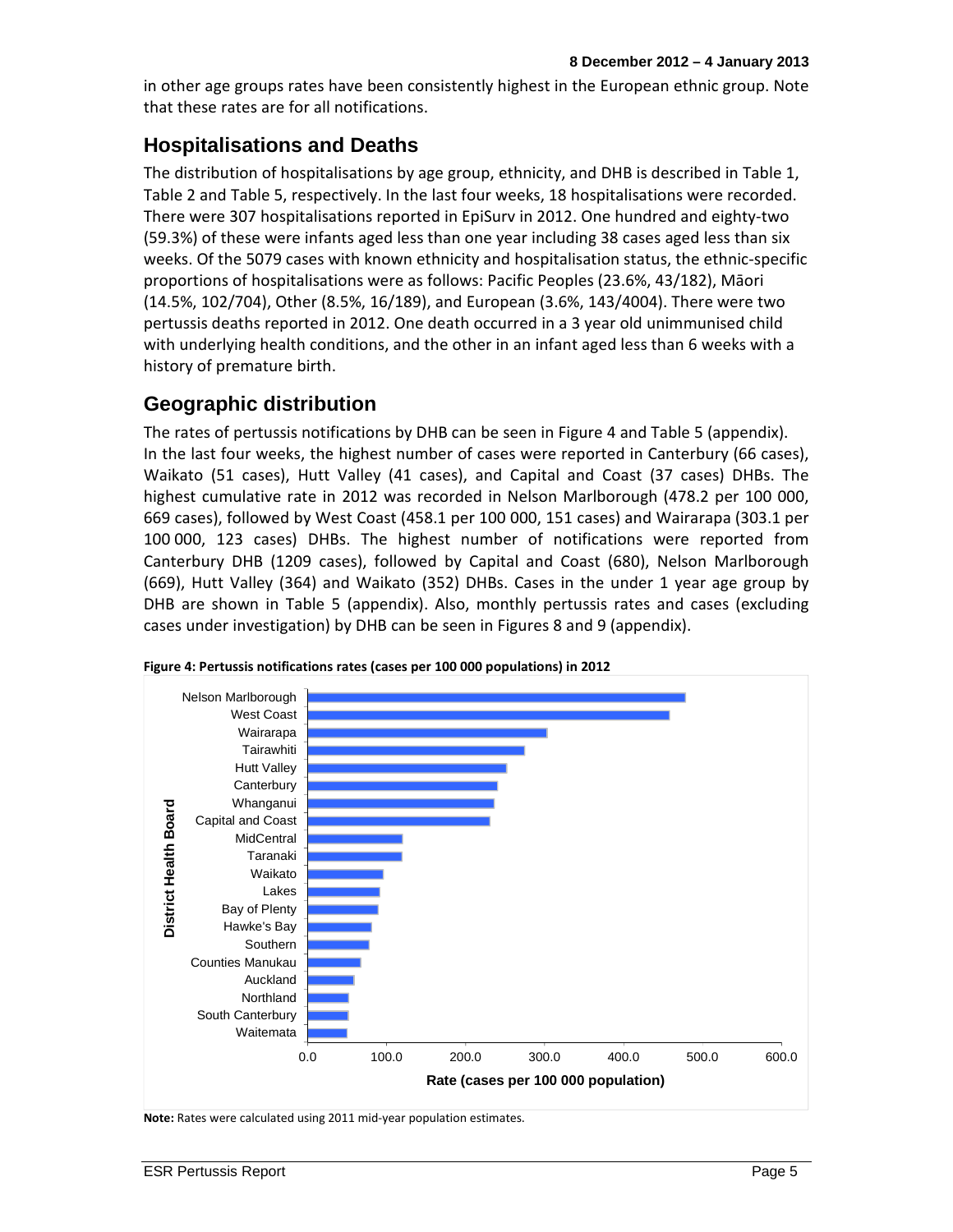#### **Immunisation status**

The immunisation status for confirmed pertussis cases with known age is shown in Table 3 and Table 4 for the last four weeks and for 2012, respectively. Of the 254 confirmed cases reported in the last four weeks, 145 (57.1%) had a known vaccination status. Of these 145 cases, 51 were not vaccinated. Sixteen cases had received one dose of vaccine, 10 cases had received two doses, 18 cases had received three doses, 16 cases had received four doses, and two reported having completed pertussis vaccination. A further 32 cases reported being vaccinated but no dose information was available.

|                  | Total          | One  | Two            | <b>Three</b> | Four     | <b>Five</b>  | Vaccinated<br>(no dose | <b>Not</b> |                |
|------------------|----------------|------|----------------|--------------|----------|--------------|------------------------|------------|----------------|
| <b>Age Group</b> | cases          | dose | doses          | doses        | doses    | doses        | info)                  | vaccinated | <b>Unknown</b> |
| <6wks            | $\overline{2}$ | 0    | 0              | 0            | 0        | 0            | 0                      | 2          | 0              |
| 6wks - 2mths     | 9              | 6    | 0              | 0            | 0        | 0            | 0                      | 2          | 1              |
| 3-4 mths         | 9              | 3    | 3              | 0            | 0        | 0            | 2                      | 0          | 1              |
| 5mths - 3yrs     | 49             | 3    | $\overline{2}$ | 14           | $\Omega$ | 0            | 5                      | 22         | 3              |
| $4 - 10$ yrs     | 64             | 3    | 3              | 4            | 14       | $\mathbf{1}$ | 9                      | 13         | 17             |
| $11+$ yrs        | 120            | 1    | $\overline{2}$ | $\Omega$     | 2        | 1            | 15                     | 12         | 87             |
| Unknown          | 1              | 0    | 0              | 0            | 0        | 0            | 1                      | 0          | 0              |
| Total            | 254            | 16   | 10             | 18           | 16       | 2            | 32                     | 51         | 109            |

| Table 3: Immunisation status of pertussis cases (confirmed) notified in the last four weeks (ending 4 January |  |
|---------------------------------------------------------------------------------------------------------------|--|
| 2013)                                                                                                         |  |

**Note:** Immunisation status has been extracted from Episurv notifications. Health professionals use a range of sources to update immunisation status including the NIR, parental recall or Well Child book records.

Of the 2554 confirmed cases with known age reported during 2012, 1654 (64.8%) had a known vaccination status (Table 4). Of these 1654 cases, 589 were not vaccinated, including 24 cases aged less than 6 weeks and thus not eligible for vaccination. One hundred and forty-one cases had received one dose of vaccine, 50 cases had received two doses, 230 cases had received three doses, 214 cases had received four doses, and 119 cases reported having completed pertussis vaccination. A further 311 cases reported being vaccinated but no dose information was available.

|                  |       |      |       |              |       |             | Vaccinated |            |                |
|------------------|-------|------|-------|--------------|-------|-------------|------------|------------|----------------|
|                  | Total | One  | Two   | <b>Three</b> | Four  | <b>Five</b> | (no dose   | <b>Not</b> |                |
| <b>Age Group</b> | cases | dose | doses | doses        | doses | doses       | info)      | vaccinated | <b>Unknown</b> |
| <6wks            | 27    | 0    | 0     | 0            | 0     | 0           | 0          | 24         | 3              |
| 6wks - 2mths     | 96    | 53   | 1     | 0            | 0     | 0           | 3          | 33         | 6              |
| 3-4 mths         | 52    | 11   | 22    | 0            | 0     | 0           | 2          | 15         | 2              |
| 5mths - 3yrs     | 418   | 9    | 12    | 175          | 32    | 1           | 26         | 129        | 34             |
| $4 - 10$ yrs     | 631   | 11   | 7     | 40           | 158   | 75          | 87         | 174        | 79             |
| $11+$ yrs        | 1330  | 57   | 8     | 15           | 24    | 43          | 193        | 214        | 776            |
| Unknown          | 1     | 0    | 0     | 0            | 0     | 0           | 1          | 0          | 0              |
| Total            | 2555  | 141  | 50    | 230          | 214   | 119         | 312        | 589        | 900            |

**Table 4: Immunisation status of pertussis cases (confirmed) notified in 2012 (between 1 January and 31 December 2012)** 

**Note:** Immunisation status has been extracted from Episurv notifications. Health professionals use a range of sources to update immunisation status including the NIR, parental recall or Well Child book records.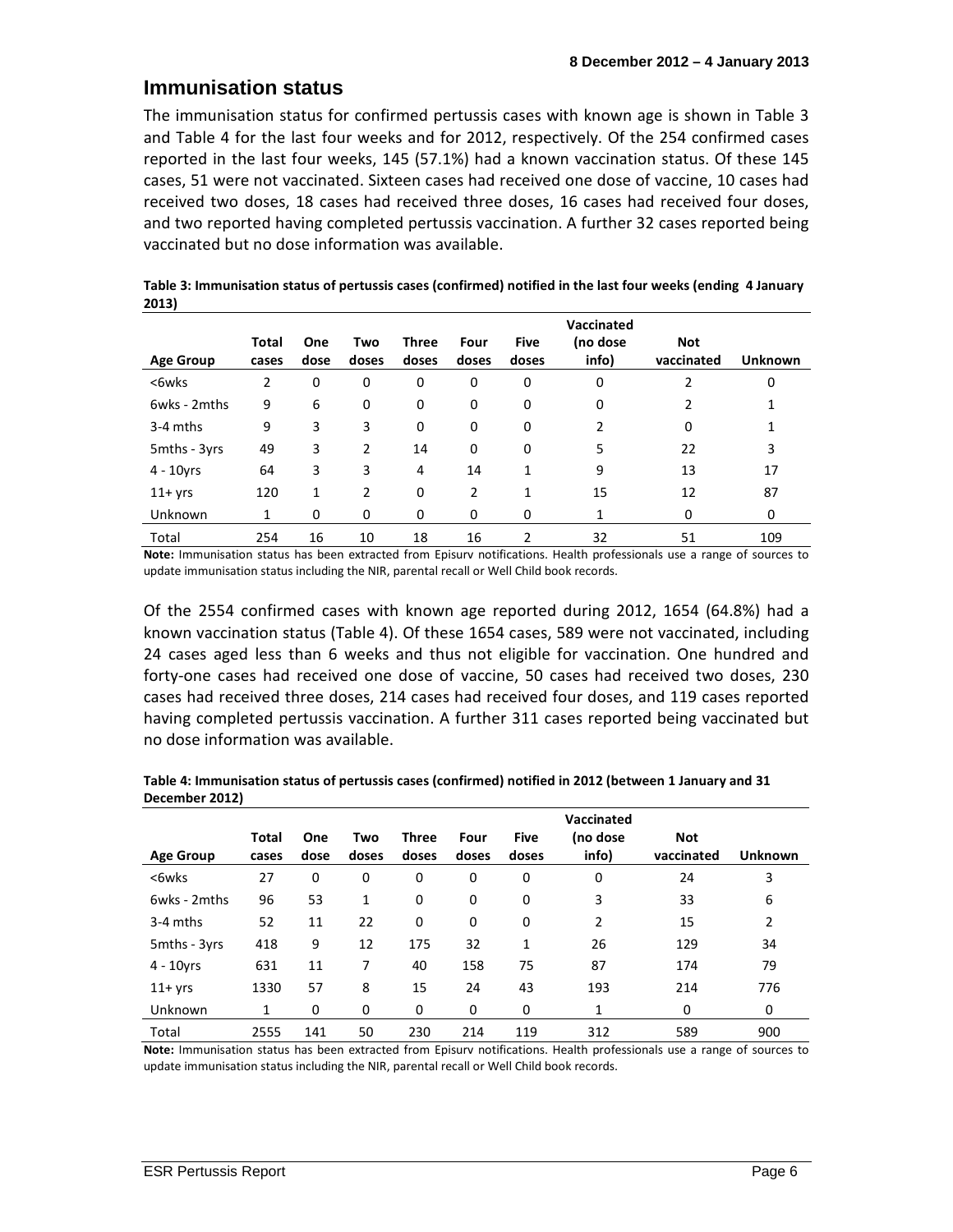## **Appendix**

**Table 5: Pertussis cases and rates by DHB in 2012, and new cases in the last four weeks** 

|                    |           |                    | Cumulative <sup>2</sup> notifications |                |                  | Last four weeks <sup>3</sup> |                |
|--------------------|-----------|--------------------|---------------------------------------|----------------|------------------|------------------------------|----------------|
| <b>DHB</b>         | All cases | Rates <sup>1</sup> | <1 year*                              | Hosp           | <b>New Cases</b> | $1$ year*                    | Hosp           |
| Northland          | 82        | 51.8               | 8                                     | 5              | 9                | $\mathbf{1}$                 | $\mathbf{1}$   |
| Waitemata          | 272       | 49.8               | 23                                    | 24             | 24               | $\mathbf 0$                  | 0              |
| Auckland           | 268       | 58.7               | 22                                    | 27             | 16               | $\overline{2}$               | $\mathbf{1}$   |
| Counties Manukau   | 335       | 67.0               | 53                                    | 65             | 9                | 3                            | 3              |
| Waikato            | 352       | 95.7               | 27                                    | 21             | 51               | 3                            | $\overline{2}$ |
| Lakes              | 94        | 91.3               | 14                                    | 11             | 3                | $\mathbf{1}$                 | 0              |
| Bay of Plenty      | 189       | 89.2               | 11                                    | 5              | 25               | $\overline{2}$               | $\mathbf{1}$   |
| Tairawhiti         | 128       | 274.7              | 15                                    | 4              | 3                | $\mathbf{1}$                 | 0              |
| Taranaki           | 131       | 119.2              | 8                                     | 8              | 18               | $\overline{2}$               | 0              |
| Hawke's Bay        | 126       | 80.9               | 12                                    | $\overline{7}$ | 3                | $\Omega$                     | 0              |
| Whanganui          | 149       | 236.2              | 19                                    | 14             | 9                | $\mathbf{1}$                 | $\Omega$       |
| MidCentral         | 202       | 120.0              | 18                                    | 11             | 15               | 3                            | $\overline{2}$ |
| <b>Hutt Valley</b> | 364       | 251.9              | 18                                    | 6              | 41               | 6                            | $\mathbf{1}$   |
| Capital and Coast  | 680       | 230.8              | 31                                    | 11             | 37               | $\mathbf{1}$                 | $\mathbf{1}$   |
| Wairarapa          | 123       | 303.1              | $\overline{7}$                        | 13             | 25               | $\mathbf{1}$                 | $\overline{2}$ |
| Nelson Marlborough | 669       | 478.2              | 38                                    | 10             | 27               | $\mathbf{1}$                 | $\mathbf{1}$   |
| <b>West Coast</b>  | 151       | 458.1              | 4                                     | $\overline{2}$ | 14               | $\Omega$                     | 0              |
| Canterbury         | 1209      | 240.5              | 59                                    | 39             | 66               | 9                            | 3              |
| South Canterbury   | 29        | 51.4               | 0                                     | 3              | $\Omega$         | $\Omega$                     | $\mathbf 0$    |
| Southern           | 238       | 77.7               | 27                                    | 21             | 20               | $\overline{2}$               | 0              |
| <b>Total</b>       | 5791      | 131.5              | 414                                   | 307            | 415              | 39                           | 18             |

 $^{1}$ Rate of pertussis cases per 100 000 population calculated using 2011 mid-year population estimates.

<sup>2</sup> Cumulative notifications (excluding cases under investigation) between 1 January and 31 December 2012

<sup>3</sup>Notifications between 8 December 2012 and 4 January 2013 inclusive

\*Cases in the less than 1 year age group





**Note:** Includes confirmed, probable and suspect cases only.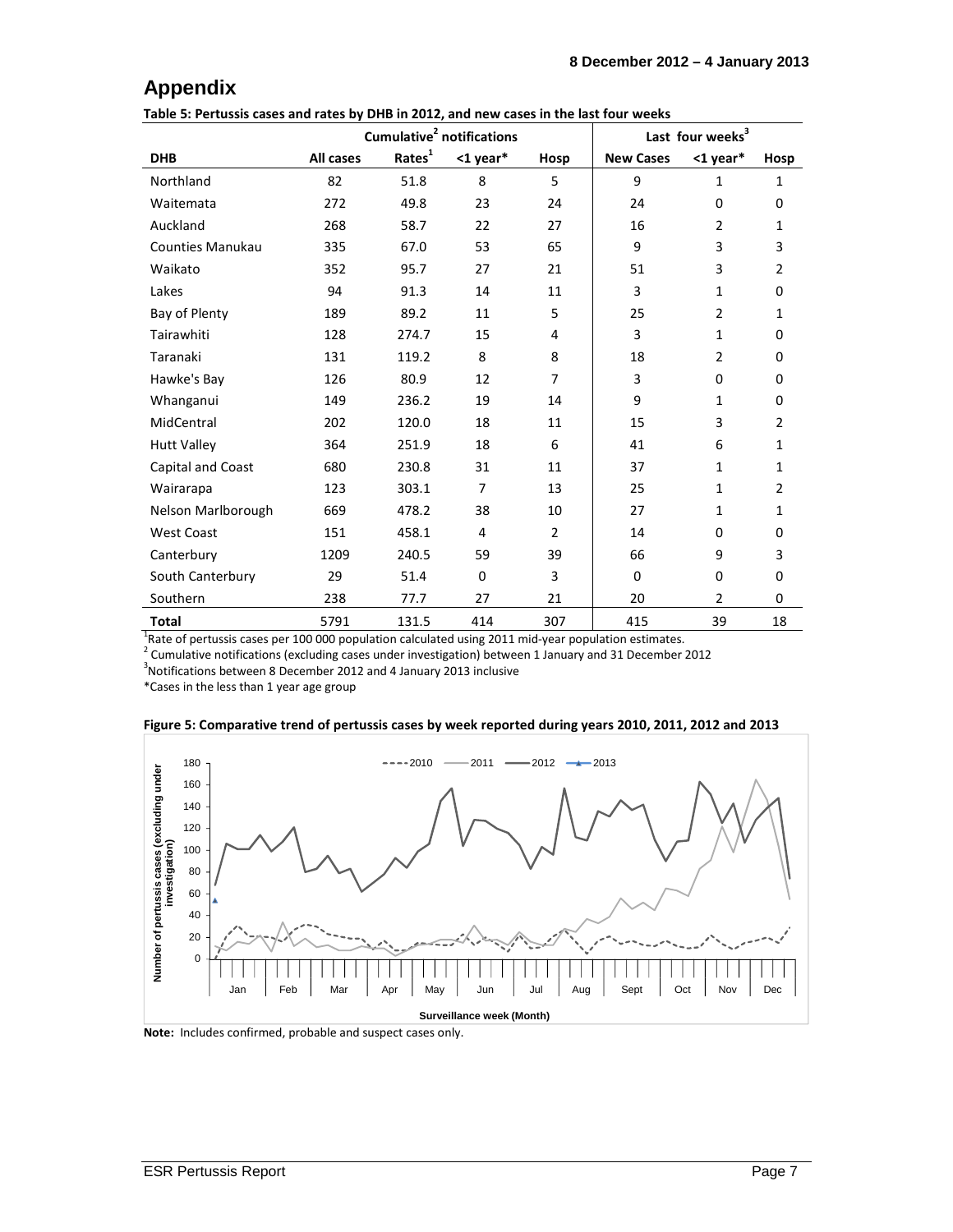#### **8 December 2012 – 4 January 2013**



**Figure 6: Annual rates of pertussis (per 100 000 population) by age group, <1 year vs. 1+ years, 1997-2012** 

**Note:** Rate of pertussis notified cases per 100 000 population calculated using mid-year population estimates.



**Figure 7: Trends in cumulative pertussis rates (per 100 000 population) by age group and ethnicity, 2003 to 2012** 

**Note:** Rate of pertussis notified cases per 100 000 population (includes cases under investigation) calculated using mid-year population estimates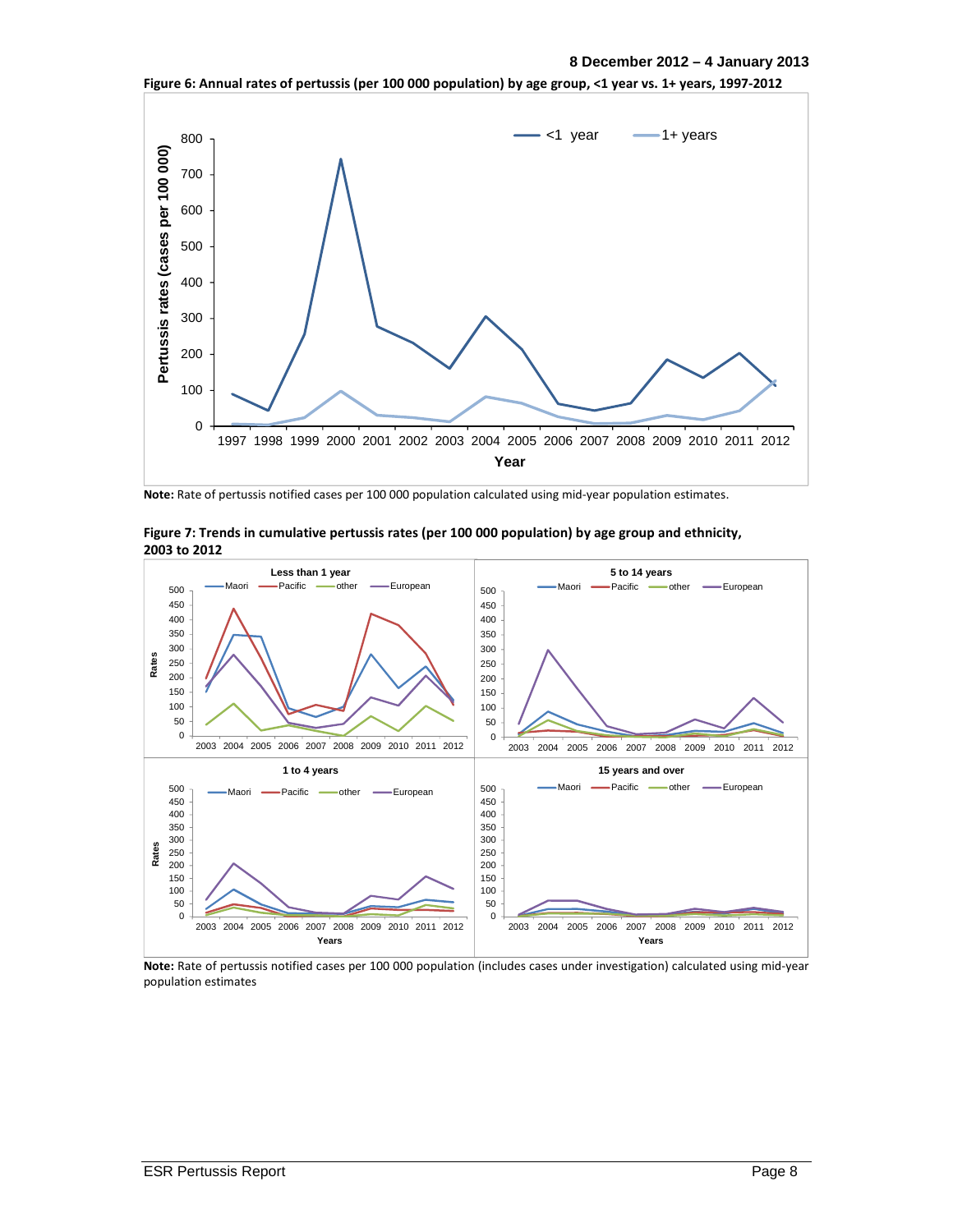

**Figure 8: Monthly pertussis rates (cases per 100 000 population) by DHB, since January 2011** 





**Note:** cases include confirmed, probable, and suspect only.